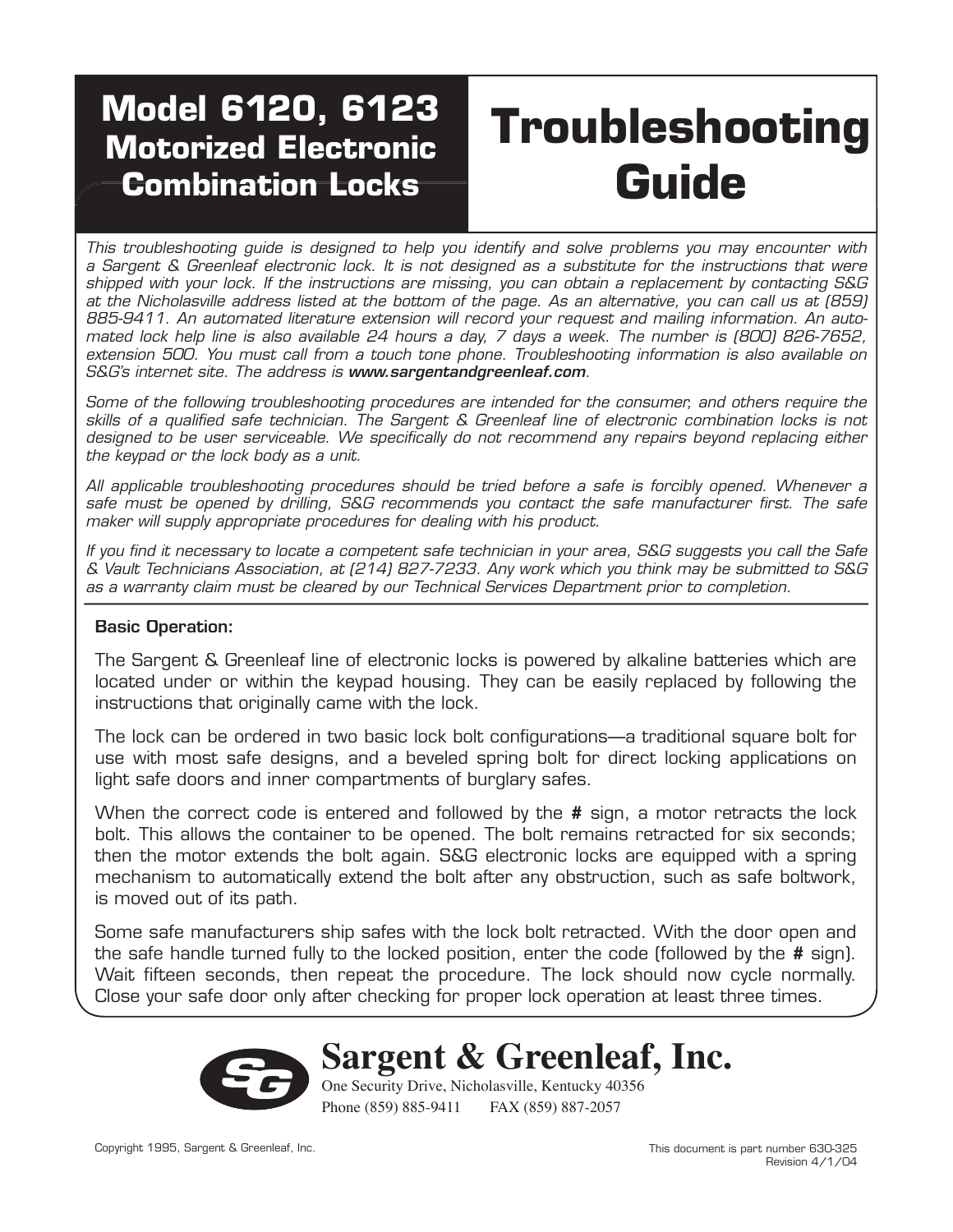| <b>PROBLEMS</b>                                                                           | <b>POSSIBLE CAUSE</b>                               | <b>POSSIBLE SOLUTION(S)</b>                                                                                              |
|-------------------------------------------------------------------------------------------|-----------------------------------------------------|--------------------------------------------------------------------------------------------------------------------------|
| 1) Lock beeps and LED flashes<br>on key press, but does not open<br>with a six digit code | # sign is not being pushed<br>after code is entered | Press # sign after entering<br>٠<br>code                                                                                 |
|                                                                                           | Wrong code is being used<br>$\bullet$               | Verify that you have the cor-<br>$\bullet$<br>rect code for the lock                                                     |
|                                                                                           | Batteries need replacement<br>$\bullet$             | See Battery Check and<br>$\bullet$<br>Replacement Procedure (#6)                                                         |
|                                                                                           | Lock is in security lockout<br>mode                 | <b>Perform Lockout Test</b><br>$\bullet$<br>Procedure (#1) and Override<br>Procedure (#2) if Master<br>Code is available |
|                                                                                           | Keypad is defective                                 | Replace with a keypad known<br>$\bullet$<br>to be good                                                                   |
| 2) Lock opens but doesn't beep<br>or light when a key is pressed                          | Feedback wire is broken                             | See Wire Check and Repair<br>٠<br>Procedure (#5)                                                                         |
|                                                                                           | Sounder or LED is defective<br>$\bullet$            | Replace keypad<br>$\bullet$                                                                                              |
| 3) Lock will not enter program-<br>ming mode when programming<br>sequence is entered      | Lock is in security lockout<br>mode                 | <b>Perform Lockout Test</b><br>$\bullet$<br>Procedure (#1)                                                               |
|                                                                                           | Incorrect Master Code is<br>$\bullet$<br>being used | <b>Perform Master Code Check</b><br>$\bullet$<br>Procedure (#3)                                                          |
| 4) Lock can be heard starting,<br>but not running far enough to<br>open the safe          | Bolt is stalled due to side<br>pressure             | Move safe handle to fully<br>$\bullet$<br>locked position and enter<br>code again                                        |
|                                                                                           |                                                     | Move safe handle to fully<br>$\bullet$<br>locked position and perform<br>Walk Back Procedure (#4)                        |
|                                                                                           | Batteries are weak                                  | See Battery Check and<br>Replacement Procedure (#6)<br>and Low Battery Warning<br>Check Procedure (#10)                  |
| 5) Lock emits "click-click" sound<br>but motor cannot be heard run-<br>ning               | Drive nut is cross-threaded                         | Container must be forcibly<br>$\bullet$<br>opened by a qualified safe<br>technician                                      |
| 6) Motor can be heard running<br>free, but safe does not open                             | Stop pin has dislodged                              | Perform Stop Pin Check and<br>٠<br>Opening Procedure (#7)                                                                |
|                                                                                           | Insufficient bolt retraction                        | Perform Walk Back Procedure<br>$\bullet$<br>(#5)                                                                         |
|                                                                                           | <b>Weak batteries</b>                               | See Battery Check and<br>$\bullet$<br>Replacement Procedure (#6)<br>and Low Battery Warning<br>Check Procedure (#10)     |
|                                                                                           | Safe's relock device is<br>engaged                  | <b>Perform Relock Device Check</b><br>$\bullet$<br>Procedure (#11)                                                       |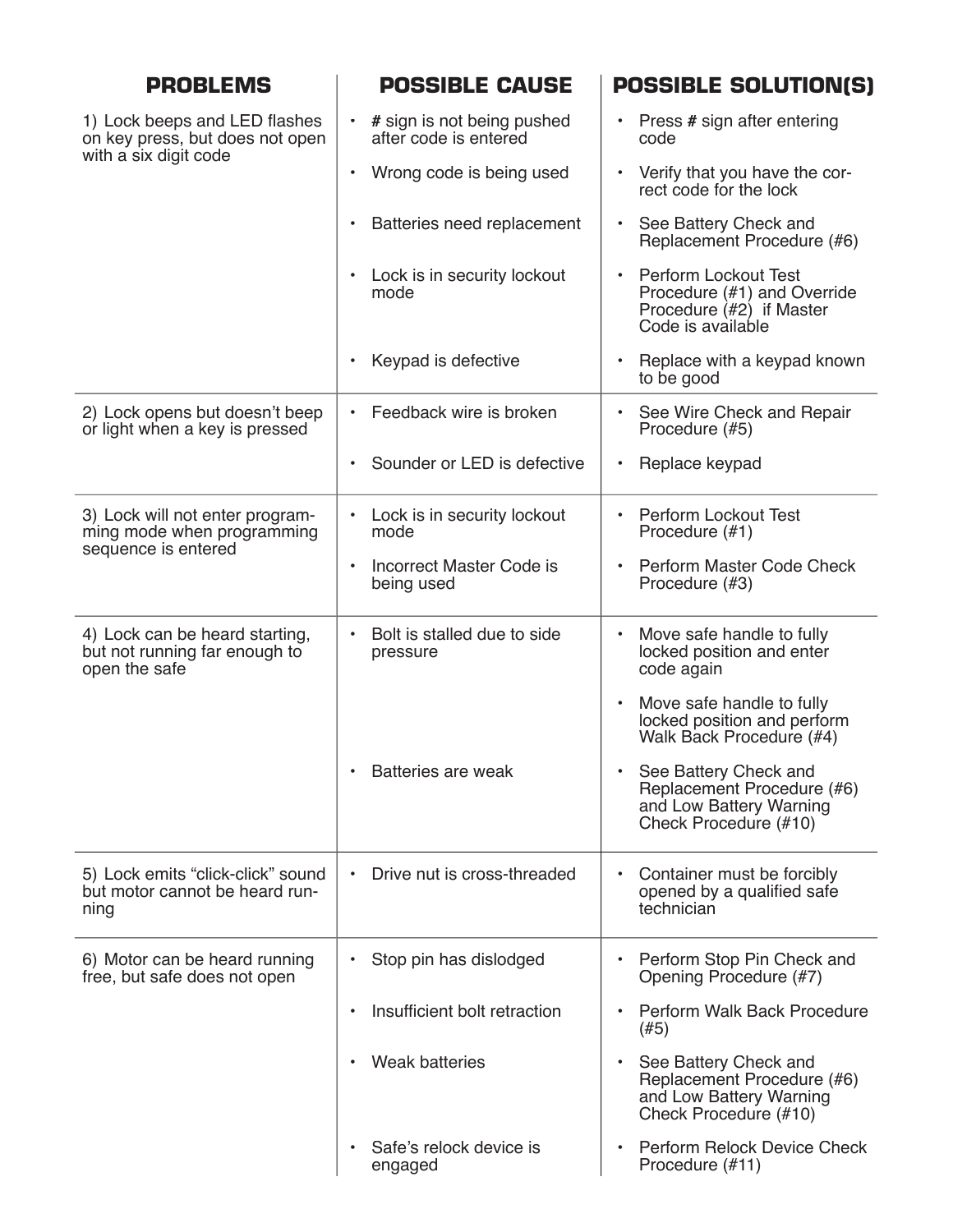| <b>PROBLEMS</b>                                                                                                   | <b>POSSIBLE CAUSE</b>                                                                                                 | <b>POSSIBLE SOLUTION(S)</b>                                                                                                                                                                                                               |
|-------------------------------------------------------------------------------------------------------------------|-----------------------------------------------------------------------------------------------------------------------|-------------------------------------------------------------------------------------------------------------------------------------------------------------------------------------------------------------------------------------------|
| 7) Lock opens intermittently<br>when using valid codes                                                            | Connection of wires to back<br>of keypad is loose                                                                     | Perform Keypad Connector<br>$\bullet$<br>Check $(H8)$                                                                                                                                                                                     |
|                                                                                                                   | Keypad is bad                                                                                                         | Replace with new keypad<br>$\bullet$                                                                                                                                                                                                      |
| 8) Lock beeps three times when<br>code is entered, but doesn't<br>open                                            | Lock is in time delay mode<br>٠                                                                                       | Wait for time delay to expire,<br>$\bullet$<br>then delete time delay-see<br>lock operating instructions or<br>consult toll free help line                                                                                                |
| 9) Unable to delete time delay                                                                                    | Time delay can only be<br>deleted during the opening<br>window                                                        | Wait for opening window<br>$\bullet$<br>before attempting to delete<br>time delay-see lock operat-<br>ing instructions or consult toll<br>free help line                                                                                  |
|                                                                                                                   | You are using the Supervisor<br>code (model 6123 only) or<br>a User Code (either model)<br>instead of the Master Code | The Master Code must be<br>$\bullet$<br>used to delete the time delay.<br>Perform Master Code Check<br>Procedure (#3)-see lock<br>operating instructions or con-<br>sult toll free help line                                              |
| 10) Unable to set time delay for<br>more than nine minutes or to<br>adjust opening window on model<br>6123 lock   | Lock may be model 6120                                                                                                | Perform Model Check<br>$\bullet$<br>Procedure (#9) - see lock<br>operating instructions or con-<br>sult toll free help line                                                                                                               |
| 11) After entering the code for a<br>spring bolt lock, the motor starts,<br>but the safe door cannot be<br>opened | Bolt of the lock is binding<br>against the door frame or<br>door strike                                               | Push in on the door while<br>$\bullet$<br>entering the code; remove the<br>source of the binding after the<br>door is open<br><b>Perform Walk Back Procedure</b><br>$\bullet$<br>(#5)                                                     |
| 12) Lock motor runs continuously<br>after a battery change, and the<br>lock stays locked                          | The logic circuit did not reset<br>properly when power was<br>restored to the logic circuits                          | Unplug the wire connector<br>$\bullet$<br>from the back of the keypad,<br>leave it unplugged for at least<br>30 seconds, then plug it back<br>into the receptacle on the<br>back of the keypad. The pro-<br>cessor should reset properly. |
| 13) Lock opens okay, but bolt will<br>not re-extend far enough to lock<br>safe.                                   | Batteries are weak                                                                                                    | See Battery Check and<br>$\bullet$<br>Replacement Procedure (#6)                                                                                                                                                                          |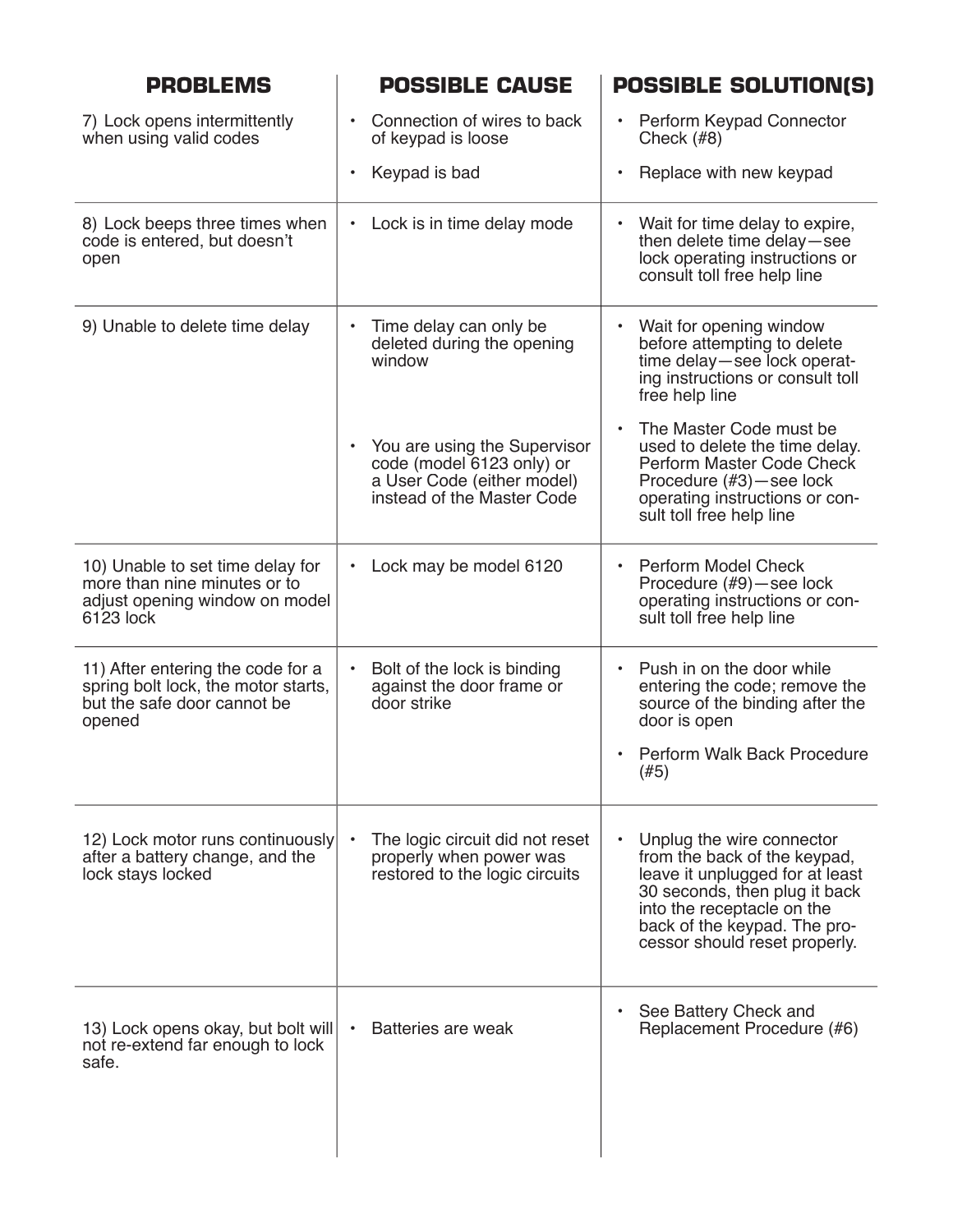# Test Procedures

# 1. Lockout Mode Test Procedure

The S&G electronic locks have a wrong code lockout feature that prevents the lock from operating for five minutes after four consecutive incorrect code entries. This to prevent tampering. During this period, the lock will beep and the light will flash each time a key is pressed, but the lock will emit an error tone whenever the # key is pressed. To determine whether or not the lock is in lockout, perform the following steps:

 Enter a valid code for the lock. Note the sound of the beep emitted as each button is pressed. After the six code digits are entered, press the # button. If the beep following this press is the same as those following each code digit press, the lock is not in lockout mode. If, however, the beep is noticeably longer in duration, the lockout mode is active

# 2. Lockout Reset Procedure:

Make sure the batteries are good and installed correctly in the keypad. Make sure the lock cable is properly inserted into the keypad receptacle. Don't press any buttons for at least five minutes, then enter a code, followed by the # sign. If the code is valid, the lock should open.

# 3. Master Code Check Procedure:

When the lock is not in lockout mode (see Procedure 1), the correct Master Code can be verified by attempting to enter the programming mode. Enter 74**\*** followed by the Master Code and **#**. The lock will either:

- A) Emit five short beeps, indicating that the code entered is the correct Master Code.
- B) Emit a long, continuous tone (sometimes refereed to as the "raspberry" sound), indicating that the entered code is not the correct Master Code. Note: The Supervisor Code of a model 6123 lock will allow you to enter the programming mode, but its use is restricted. It will not permit changing of the Master Code, Time Delay, Time Delay Override Code, or Opening Window value.

# 4. Walk Back Procedure:

This procedure is used to retract the bolt when there is too much side pressure on the lock bolt or when other factors may prevent full bolt retraction. It involves repetitive retractions of the bolt without allowing it to extend again. The first step is to make sure the safe bolt work is not binding on the lock bolt. This is accomplished by insuring that the handle is in the fully locked position. If there is any travel in the handle, place the handle in the middle of the travel and enter a valid code into the lock. This action alone may be enough to allow the lock to open. The second step is to replace the battery or batteries with a fresh set of nine-volt alkaline batteries ("Extra Heavy Duty" batteries are not alkaline and will not work). S&G recommends Duracell® brand batteries. Fresh batteries will often supply the extra power necessary to open a lock which is experiencing bolt side pressure. If neither one of the above procedures works, perform the following steps:

- A) Remove the keypad from the door, but keep it plugged in to the lock (2-battery keypad only).
- B) Enter a valid code, making sure the safe handle is in the fully locked position.
- C) After you hear the motor finish its initial run (but before it extends the bolt again), unplug the wire connector from the underside of the keypad, or remove the battery compartment if you are using a 1-battery keypad.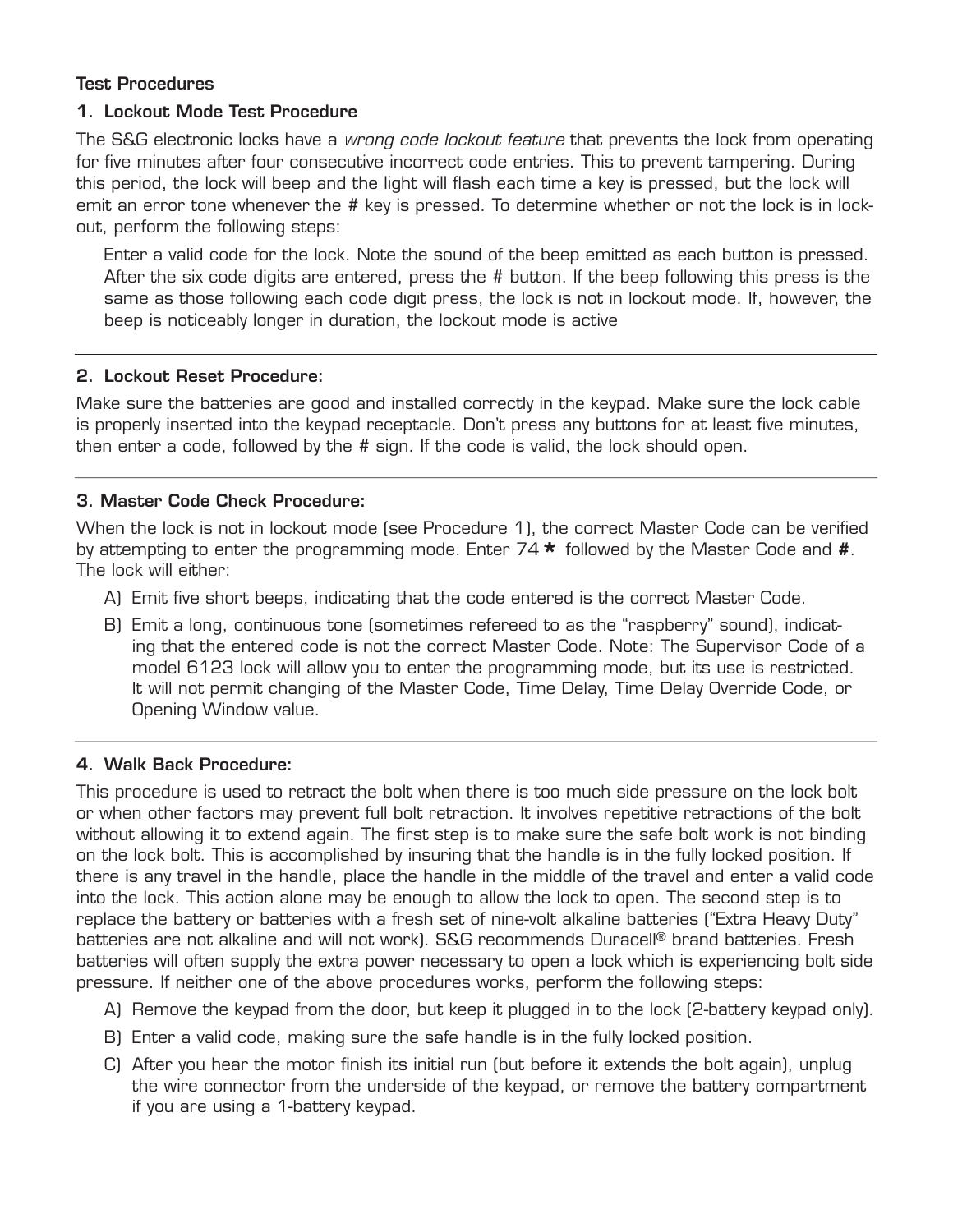# 4. Walk Back Procedure (cont.):

- D) See if the safe handle can be turned to the unlocked position. If not, move the handle back to the fully lock position and wait ten seconds before proceeding.
- E) Plug the wire connector back into the receptacle on the underside of the keypad or replace the battery compartment, and repeat the process starting at Step B.

If the safe does not open after ten tries, refer to the next step in the chart. For spring bolt locks (used on inner compartments and lightweight safes without boltwork), pushing in on the door when entering the code and **#** key may be sufficient to allow the door to open.

# 5. Wire Check and Repair Procedure:

The 6120 and 6123 locks require four wires from the connector on the underside of the keypad to the motor lock for normal operation. One of the wires provides the signal back from the lock to the LED and sounder. The lock will operate with this wire broken, but it will not beep and the LED will not flash. If any other wire is broken, the lock will not operate until it is repaired. If a break can be felt or seen, or if a tear in the insulation is observed, the wire should be spliced and/or insulated before proceeding. S&G recommends 24-gage stranded copper wire for these repairs. After the container is successfully opened, the lock should be replaced.

# 6. Battery Check Procedure: (voltmeter that can measure 9 v.d.c is required)

Make sure the batteries being used with the lock are marked as alkaline. "Extra Heavy Duty" batteries are not alkaline. Use a voltmeter to check the voltage level of each battery. Each one should indicate at least 7.75 volts. If either battery is below this voltage, replace it with a fresh battery. Fresh batteries will indicate voltage levels of 9.2 volts or greater.

# 7. Stop Pin Check and Opening Procedure:

- Check: The stop pin is the pin which holds the lock bolt in the lock. On a few early models it could dislodge and prevent the drive mechanism from engaging. The motor can be heard running, but the lock bolt does not retract. To verify this problem, make sure the safe boltwork is not binding the lock bolt (see the information in Step 4). Enter a valid code and listen to the sound the motor makes. If it makes no sound at all, the problem is not a dislodged stop pin. If the motor seems to run normally, wait until it goes through its retraction and extension cycle (about 6 seconds). Then enter a valid code while pulling the safe handle toward the unlocked position. If the motor sounds the same as it did during the previous cycle (free running), a dislodged stop pin is the most likely problem.
- Opening: If the safe can be moved, the most successful method is to orient the safe so the lock is in a vertical-up position (with the lock bolt pointing up). Gravity may help the drive mechanism engage long enough to unlock the safe. The lock may need to be operated two or three times with the safe in this position. The handle should be tried after each attempt. If this technique is unsuccessful, drilling is the remaining option. Contact the safe manufacturer for recommendations.